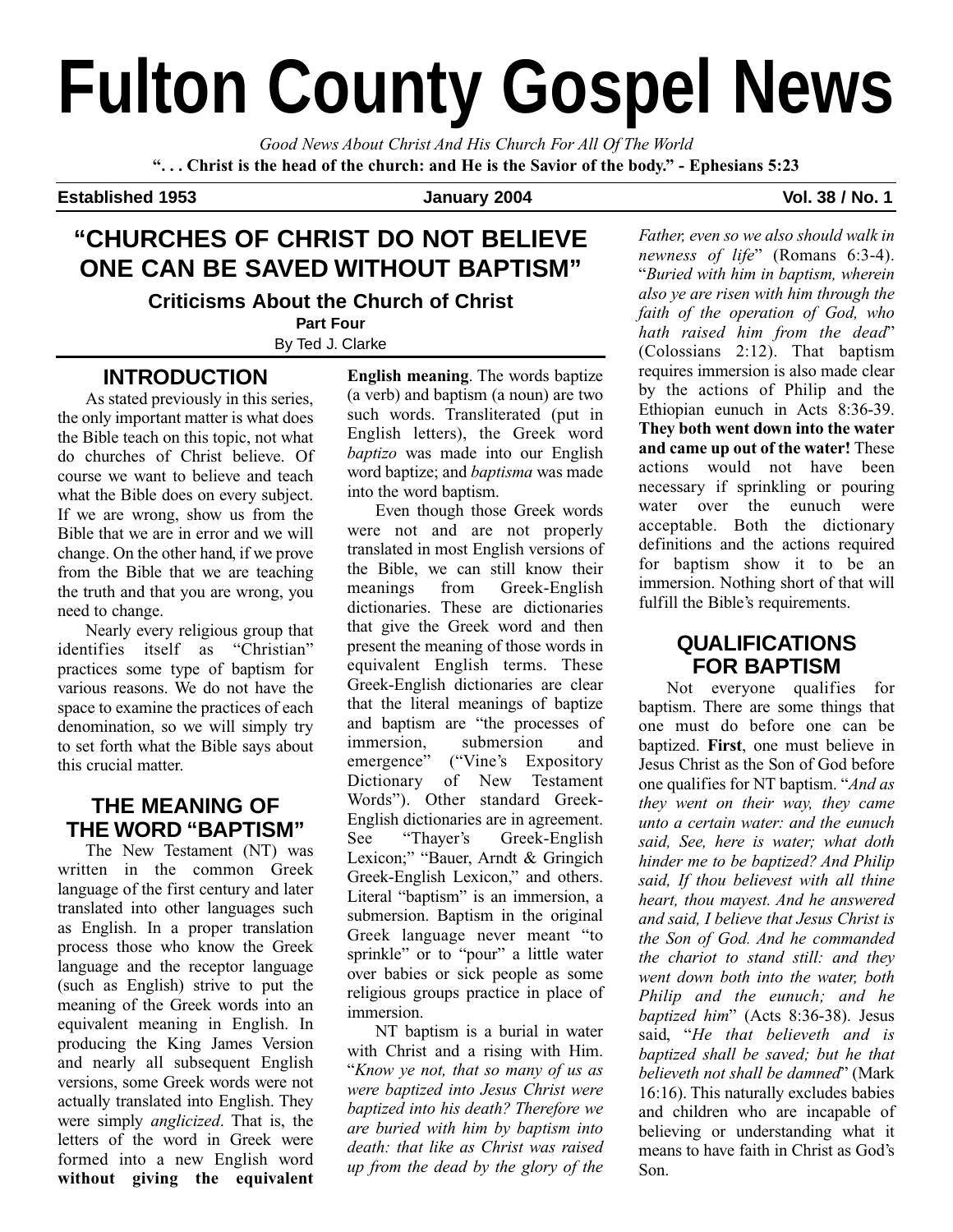#### **FULTON COUNTY GOSPEL NEWS** USPS Publication #211780

. . . is a Periodical publication issued monthly by the Church of Christ at Third and Bethel (P.O. Box 251), Mammoth Spring, AR 72554-0251. **POSTMASTER: Please mail all changes of address to the above address.**

**FCGN** is mailed free of charge to any who care to receive it. We will be happy to add any names to the regular mailing list. If you send in a name we must have a complete address, including number and street name, or R.R. or HCR number, plus box number, or a P.O. Box number and the **NINE DIGIT ZIP CODE**. This paper is supported by voluntary contributions for which we are grateful. Financial information will be furnished upon request. **Mail all address corrections or manuscripts to:**

#### **FULTON COUNTY GOSPEL NEWS** P.O. Box 251 Mammoth Spring, AR 72554

| E-Mail $\ldots \ldots \ldots \ldots$ cocfcgn@centurytel.net |
|-------------------------------------------------------------|

#### *continued from page 1*

**Second**, repentance is also required **before** baptism. Repentance is "a change of mind" that leads to a change of the way one lives. Before one comes to God through Christ one does not think about what it means to sin in opposition to God's will. In coming to God one repents, changes one's mind about such matters, and is now sorry for sins committed and vows to stop engaging in those sins (2 Corinthians 7:9-10). That repentance is necessary before salvation is clear from the apostle Peter's teaching in Acts 2. When Peter convinced the Jews that they had put to death the promised Christ (Messiah), they believed Peter and asked, "What shall we do?" (Acts 2:37). Peter's inspired response was, "*Repent, and be baptized every one of you in the name of Jesus Christ for the remission of sins, and ye shall receive the gift of the Holy Ghost*" (Acts 2:38). No one is qualified for baptism that has not repented first. Babies and little children have no sins of which to repent (Matthew 18:3-5), nor do they have the capacity of mind and understanding to repent. They are not candidates for baptism.

**Third**, confession of faith in Jesus as God's Son is a requirement **before** baptism is administered. Remember the eunuch's confession in Acts 8:37 and Paul's teaching to the Lord's church in Rome. "*That if thou shalt confess with thy mouth the Lord Jesus, and shalt believe in thine heart that God hath raised him from the dead, thou shalt be saved. For with the heart man believeth unto righteousness; and with the mouth confession is made unto salvation*" (Romans 10:9-10). Again, neither infants nor other children incapable of making and understanding such a confession are candidates for baptism. While the apostle Paul does not mention either repentance or baptism in the passage just given, that both are plainly required for salvation is seen in other Scriptures (Acts 2:38; 10:47-48; 11:18; 22:16 et al.).

## **THE PURPOSE OF BAPTISM**

Jesus said, "He that believeth and is baptized shall be saved; but he that believeth not shall be damned" (Mark 16:16). Ask yourself why Jesus placed **both belief and baptism** before salvation! Christ did not say what most denominations try to make Him say – "He that believes is saved and may be or should be baptized." He did say that one who believes **and** is baptized shall be saved! Some say the latter half of the verse shows that baptism is not essential because Jesus did not say, "He that believeth not and is not baptized shall be damned." The answer to that objection is simple. A lack of belief is enough to condemn a person, but belief alone is not sufficient to save a person (cf. James 2:24). Unbelief by itself will damn one's soul, but one must believe **and be baptized** in order to be saved. A person who did not believe would not have to be told that he/she would be condemned without baptism for one would already be condemned for lack of faith. Christ said **belief + baptism = salvation**. If either is missing there is no salvation, for  $1 - 1 = 0$ . Belief without baptism will not bring

salvation and neither will baptism without faith.

The Scriptures also state that baptism is part of what is required "*for the remission (forgiveness) of sins*" (Acts 2:38). The word "for" in the phrase "for the remission of sins" means, "*in order to obtain remission of sins*." "For" is from the Greek word *eis* (pronounced "ace") and it always has a forward look to it. For example, as it is used in Acts 2:38 it means, repent and be baptized for (with a view to obtaining) remission of sins. While "for" in the English language can look backward and mean "because of," the Greek word *eis* never has that meaning. One could say in English that a person went to jail for (because of) stealing, but when the Greek word *eis* is translated by the English word for, it never means because of. In other words it is impossible that Acts 2:38 is saying, "Repent and be baptized because your sins are already forgiven." Besides, will one dare to say that we repent because our sins are already forgiven? Can one be saved before repentance? Not according to several Scriptures (Luke 13:3, 5; Acts 17:30; Revelation 2:5 et al.). Repentance and baptism go together in order to obtain remission of sins and this is spoken "*in the name of the Lord Jesus Christ*" – that is, by His authority, by His command through the apostles.

In Acts 22:16 Saul of Tarsus is told, "*And now why tarriest thou? arise, and be baptized, and wash away thy sins, calling on the name of the Lord.*" Whatever else Saul had to do to be saved, he was told by a man whom the Lord sent to him to be baptized and wash away his sins (cf. Acts 9:10-18). Saul was not told that baptism was the only thing he had to do to have his sins washed away, but it was part of what was required! Add to this the apostle Peter's statement in First Peter 3:20-21, "*Which sometime were disobedient, when once the longsuffering of God waited in the days of Noah, while the ark was a preparing, wherein few, that is, eight souls were saved by water. The like figure whereunto even baptism doth also*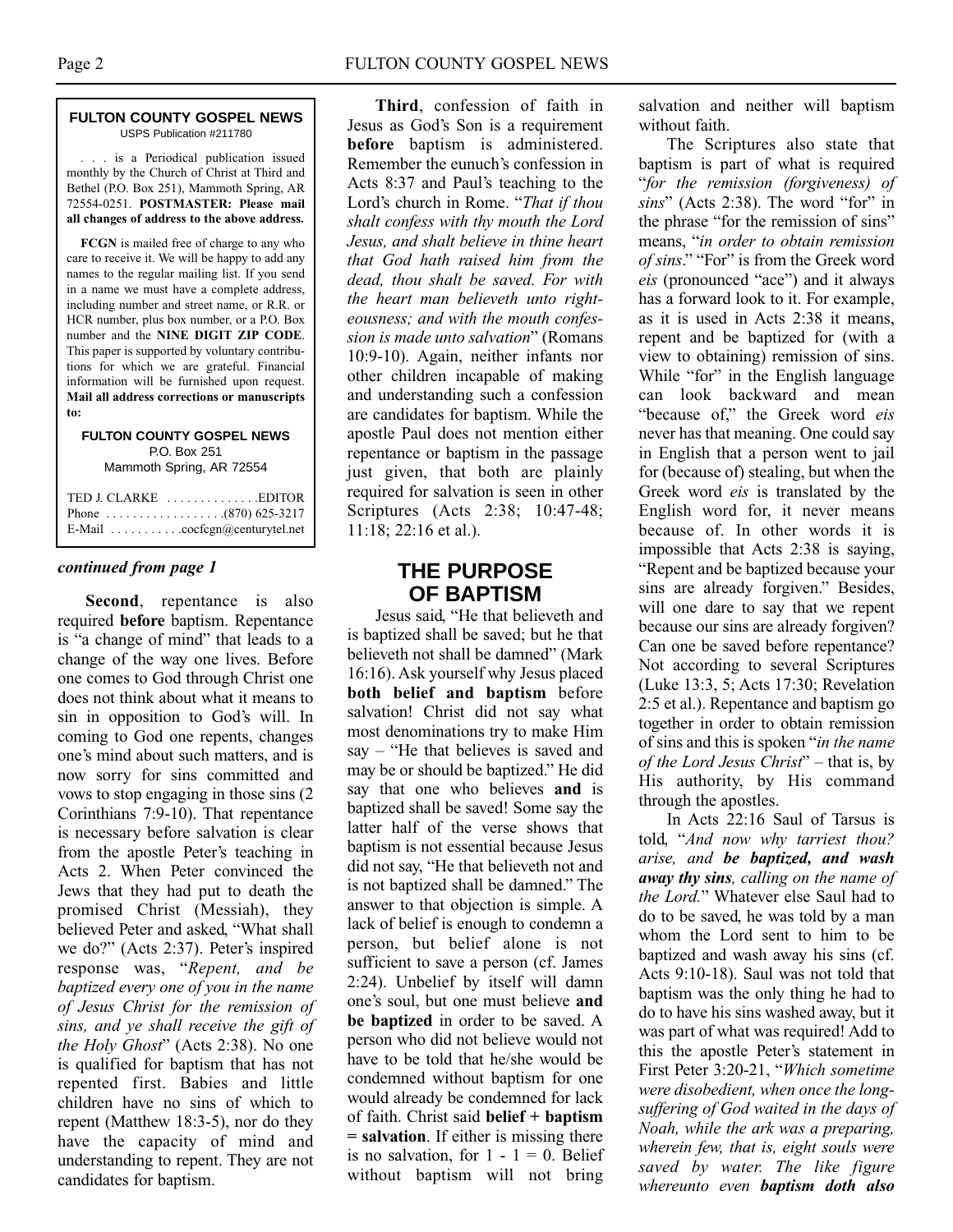*now save us (not the putting away of the filth of the flesh, but the answer of a good conscience toward God,) by the resurrection of Jesus Christ.*" Peter did not say that baptism was the only thing that saves us, but he did say it is part of what saves us! How can anyone deny it?

To further see how essentially connected baptism is with salvation consider the following. Jesus said, "*For this is my blood of the new testament, which is shed for many for the remission of sins*" (Matthew 26:28). Christ's blood is the **what** that brings "remission of our sins," but **when** do we receive remission of sins? Acts 2:38 tells us that **when** we repent and are baptized we receive remission of sins. Revelation 1:5 says Christ "*washed us from our sins in his own blood.*" Again, Christ's blood is **what** "washes away our sins." Acts 22:16 teaches that our sins are washed away **when** we are baptized. Finally, the blood of Christ is **what** "saves us." "*Much more then, being now justified by his blood, we shall be saved from wrath through him*" (Romans 5:9). We are told by Peter that "*baptism doth also now save us*," making baptism a part of the **when** that Christ's blood saves us. Baptism saves us because it is a part of God's plan to save mankind through the blood of Christ. Surely you can see that from this study.

## **CONCLUSION**

The baptism that brings remission of sins, that washes away our sins, and that saves us through the blood of Christ is an immersion in water in the name of Jesus Christ, preceded by the person's faith in Christ, expressed in repentance and confession of Jesus as God's Son, our Lord and Christ. This is God's gospel plan of salvation. Obey it and receive salvation from sin and the hope of eternal life. Reject it and you will remain in your sins and be separated from God for eternity. Do not let the doctrines and commandments of men keep you out of heaven. We will be happy to study this with you further if you will contact us.

**WITHDRAWAL OF FELLOWSHIP**

**Corrective Discipline in the New Testament** (Part Four) By Ted J. Clarke

## **WHAT IS "WITHDRAWAL OF FELLOWSHIP"?**

The word "fellowship" refers to the sharing, the joint participation and communion that saints enjoy together in the "*like precious faith*" we have in Christ Jesus (2 Peter 1:1). It is the sharing of our lives together in the work and worship of the Lord's church, the association we have together as brothers and sisters in the family of God and the personal relationships we enjoy by virtue of these associations.

But what happens when these relationships are disrupted by the requirement to "withdraw fellowship" from an erring brother or sister in Christ. What are we to do? How are we to act? Withdrawing our fellowship from another is not something we do **to** someone; it is something we do **for** them in order to honor God's word and to save the erring Christian.

Withdrawal of fellowship is not just an announcement about the church's need to do so; it is not just sending someone a letter and saying we will remove one's name from the church roll; and it is not just refusing to use someone in the worship services or work of the church. Withdrawal will likely involve all those things, but it is much more than this. Withdrawal of fellowship is not physically barring someone from our worship services or just forgetting about the brother or sister. This should never be a part of our withdrawal practice.

Withdrawal of fellowship by the church shows the ones withdrawn from that they are no longer in fellowship with God. Fellowship with God and faithful Christians go hand in hand. The church withdraws its fellowship from erring brethren

because it recognizes that God has withdrawn His fellowship. "*This then is the message which we have heard of him, and declare unto you, that God is light, and in him is no darkness at all. If we say that we have fellowship with him, and walk in darkness, we lie, and do not the truth: But if we walk in the light, as he is in the light, we have fellowship one with another, and the blood of Jesus Christ his Son cleanseth us from all sin*" (1 John 1:5- 7). Fellowship between Christians depends upon their fellowship with God. To be faithful Christians we cannot offer fellowship to those from whom God withholds His fellowship.

## **SPECIFIC ACTIONS IN WITHDRAWAL**

The following section deals with phrases from the various verses in the New Testament (NT) that deal with the topic of withdrawing fellowship and definitions from word study resources that comment on those passages as well as some personal study.

**"Withdraw"** (2 Thessalonians  $3:6$  = "to place one's self away from" [Vincent's Word Studies]; "to shrink from a person or thing" [Vine's Expository Dictionary of New Testament Words].

**"Have no company with"** (2 Thessalonians 3:14-15; 1 Corinthians 5:9, 11) = "signifies [not] to have, or keep company with" [Vine's].

**"Deliver such a one to Satan"** (1 Corinthians 5:5; cf. 1 Timothy  $1:20$  = to turn one away from the fellowship of the saints back into the world, the realm under the power of Satan, where one has lost the esteem and association of the church. The intended purpose is that the person will put to death the desires of the flesh, repent and be restored to the fellowship lost (cf. Galatians 5:24).

**"Purge out the old leaven"** (1 Corinthians  $5:7$  = signifies a cleansing by removal and avoidance of further contact with. Defiling influences are to be removed from the church.